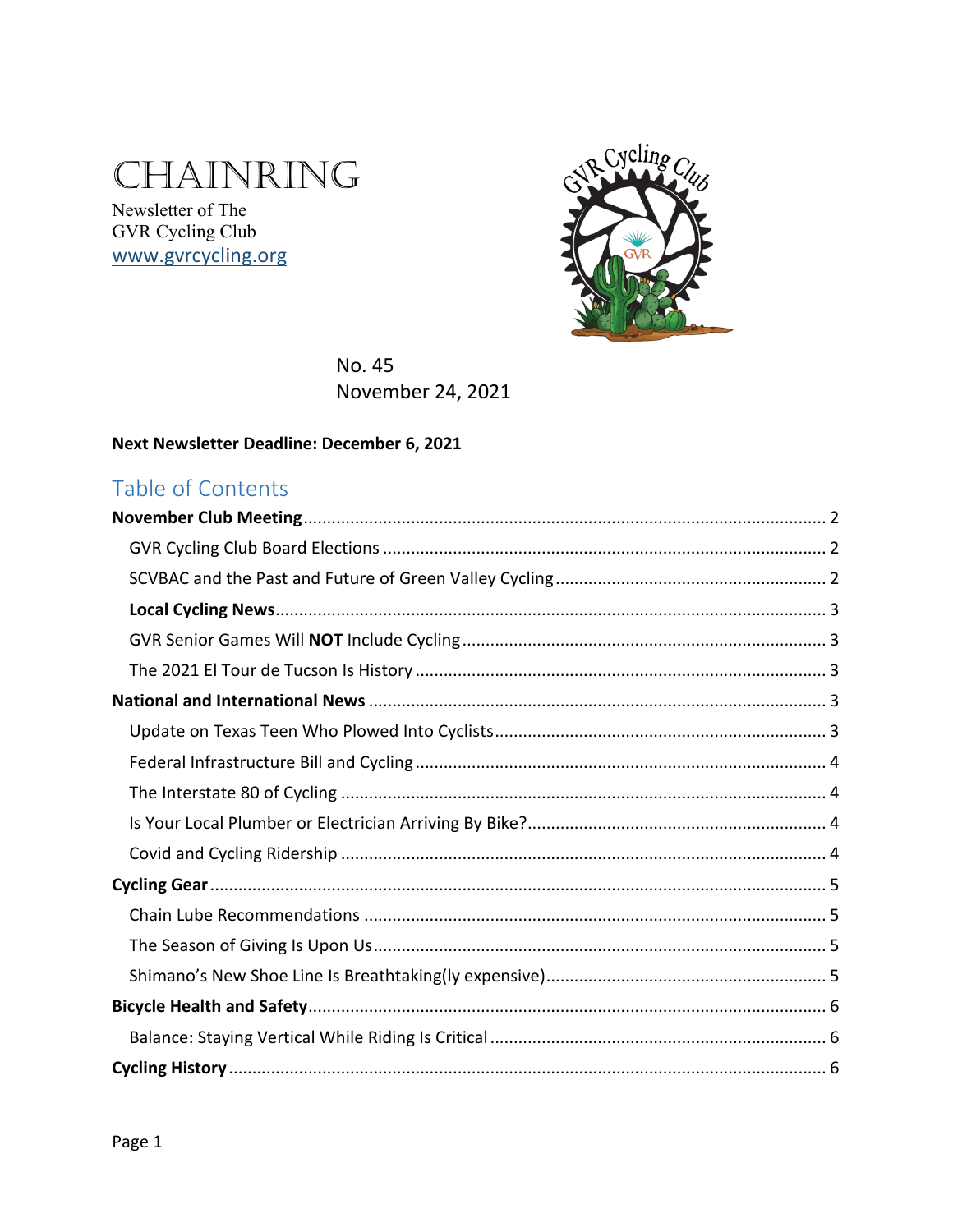# <span id="page-1-0"></span>November Club Meeting

## <span id="page-1-1"></span>GVR Cycling Club Board Elections

November is designated by GVR for club annual meetings and for clubs to elect or re-elect board members. The follow is a list of your board members for 2022: Karen Rainford, President; Joanie Rogucki, Vice-President; Neil May, Secretary, and Dale Brokaw, Treasurer. Karen and Joanie are continuing from the previous board, Karen having served as the club's technical director, a role she will continue and Joanie served as the club secretary. Thanks to outgoing board members who helped in the founding of the club and established it as an ongoing GVR program: Hank Deutsch, President, Tom Wilsted, Vice-President and newsletter editor, a role he will continue in 2022, and Erin McGinnis, Treasurer.

## <span id="page-1-2"></span>SCVBAC and the Past and Future of Green Valley Cycling

Your GVR Cycling Club is a relative newcomer to the Green Valley cycling scene and piggybacks on the long-standing efforts of the Santa Cruz Valley Bicycle Advocate Committee founded in 1994. Bill Adamson, a long-time SVCBAC member, began his presentation with a brief history of their work and advocacy with various local, county and regional groups including the Green Valley Council, the Town of Sahuarita, Quail Creek, Tucson Bike Advocacy Committee, Pima County and the Regional Transportation Authority. Funding for both roads and bike lanes is supported by local sales taxes and SVCBAC built strong relationships bringing funding to support cycling in the area. In SVCBAC's formative years bike paths were limited but as roads were repaved, bike lanes were slowly added and improved on streets like Camino Del Sol, Continental, Esperanza, La Canada and other roads in the area. The result has been more than 100 miles of bike lanes in and around Green Valley. The group has also been active in creating a number of mountain biking trails in the area working with both local government and private companies for both access and support with improving trails. Over the years, SCVBAC has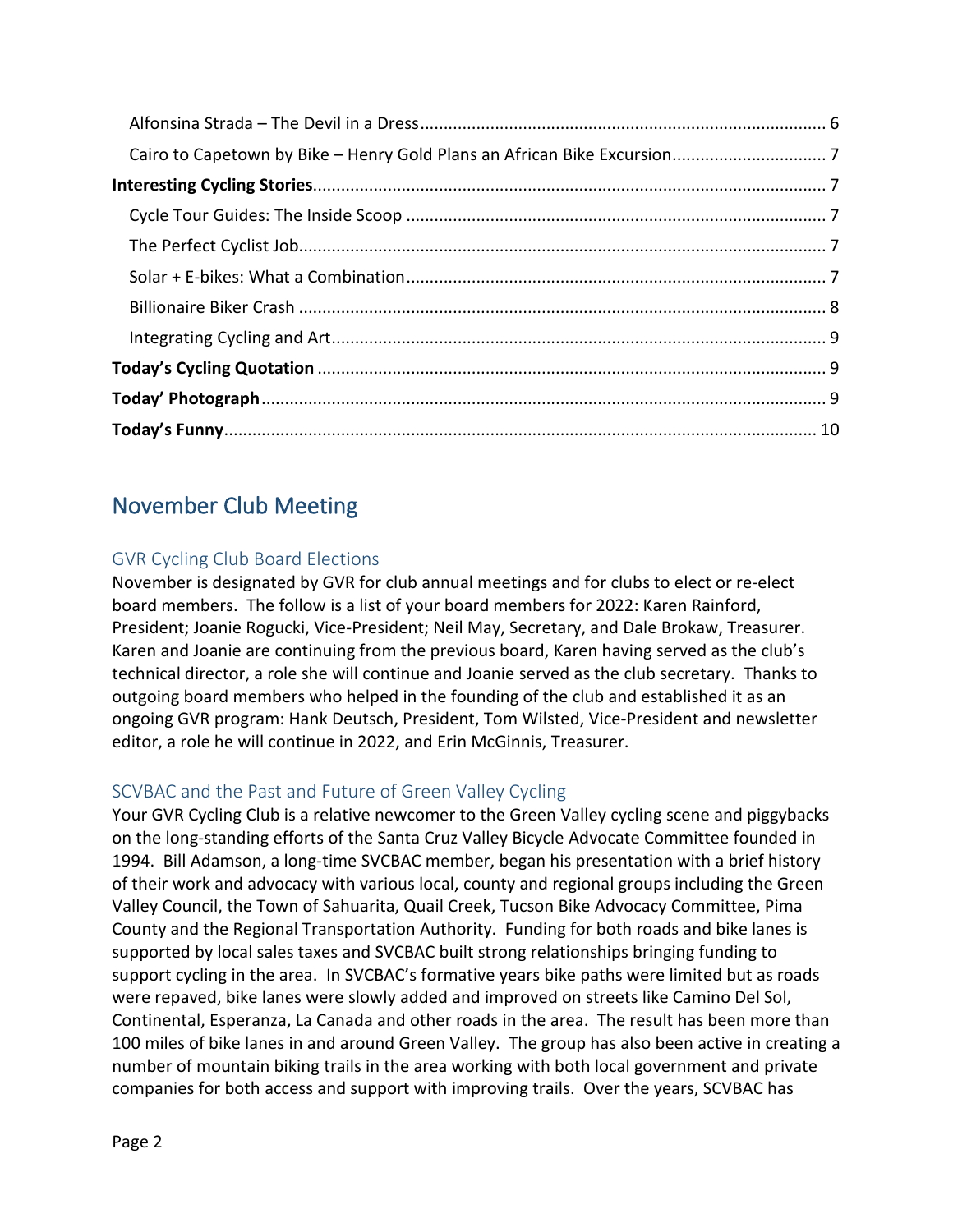provided leadership for the Green Valley and the wider biking community through their website containing area biking information, the production of biking maps and biking jerseys as well as keeping a list of riding group contacts. The group plans to continue its advocacy efforts as there are more roads that need repaving and additional bike paths created as well as expanding mountain biking trails and access.

Prior to the meeting, attendees were given cards to write down their thoughts on what is needed to improve cycling in the Green Valley area. This led to a lively discussion with many creative ideas and issues being raised. These thoughts and ideas are currently being compiled and will be shared at future club meetings as well as being summarized in a future newsletter.

#### <span id="page-2-0"></span>Local Cycling News

#### <span id="page-2-1"></span>GVR Senior Games Will NOT Include Cycling

We noted earlier that there was a possibility of GVR and the GVR Foundation sponsoring the Senior Games would include cycling. The Senior Games will apparently go ahead in 2022 but cycling will not be included. GVR's insurance carrier raised liability concerns and the cost of insurance coverage.

#### <span id="page-2-2"></span>The 2021 El Tour de Tucson Is History

The El Tour de Tucson brought riders to the Sonoran Desert for an exciting day of competition. Riding a variety of distances from 102 to 28 miles gave riders a choice of riding challenges. One of the exciting changes for this year's race brought riders in the 102 mile group through the center of Green Valley. With careful planning, most local roads were open although there were delays here and there. If offered non-riders an introduction to a top-notch competition with rider's friends and family cheering them on. A number of Green Valley riders participated. These included Tim Stewart who finished fourth in the male 71 category. Other local riders (apologies for anyone missed) included Robert Baldino, James West, John Pilger, Patricia Giannasi, Gary Yerke, Scott Rheingold, Tom Fisk, John Cousins and Karen Kolarik. Hopefully, 2022 will see the race continue to run through Green Valley. To assist the 102 mile riders, local volunteers from the Cycling Club and others manned a rest and aid station on Mission Road that provided water and snacks for those in need of a break.

## <span id="page-2-3"></span>National and International News

## <span id="page-2-4"></span>Update on Texas Teen Who Plowed Into Cyclists

After some delay, the driver of the truck that struck the six cyclists training for an Ironman event have been charged with six counts of assault with a deadly weapon [https://www.nbcnews.com/news/us-news/teen-drove-cyclists-training-texas-charged-6](https://www.nbcnews.com/news/us-news/teen-drove-cyclists-training-texas-charged-6-counts-assault-rcna5048) [counts-assault-rcna5048.](https://www.nbcnews.com/news/us-news/teen-drove-cyclists-training-texas-charged-6-counts-assault-rcna5048) Since the driver is under 18, it is unclear what punishment will be meted out.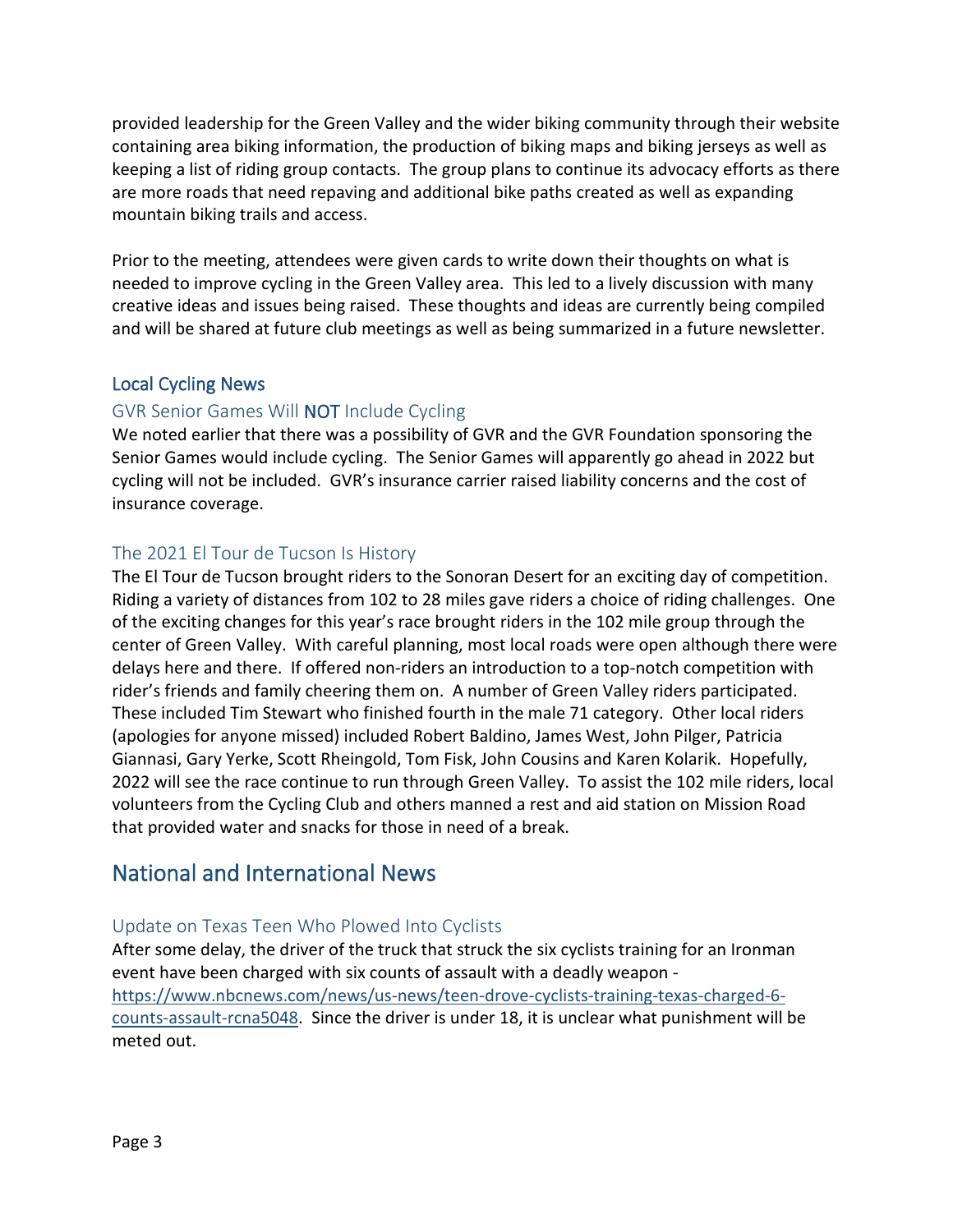## <span id="page-3-0"></span>Federal Infrastructure Bill and Cycling

The recent passage of the Bipartisan Infrastructure Bill brought a number of important benefits for the cycling community - [https://bikeleague.org/content/bipartisan-infrastructure-bill](https://bikeleague.org/content/bipartisan-infrastructure-bill-passes-major-funding-better-biking)[passes-major-funding-better-biking.](https://bikeleague.org/content/bipartisan-infrastructure-bill-passes-major-funding-better-biking) Some of the changes are indirect such as improved car standards that benefit cyclists, research to promote walking and cycling while others are more direct such as a 60% increase in funding for transportation alternatives and requiring states to increase safety funding where a significant number of fatalities affect riders and walkers. The League of American Cyclists has been a prime mover in representing the cycling community with this bill.

## <span id="page-3-1"></span>The Interstate 80 of Cycling

Over the years the Adventure Cycling Association has been putting together biking maps that show cycling routes throughout the United States -

[https://www.washingtonpost.com/travel/2021/11/19/new-us-bike-trails-guide/.](https://www.washingtonpost.com/travel/2021/11/19/new-us-bike-trails-guide/) More recently, there has been a push to create one or more routes that would span the US, much like Interstates 10, 70, 80 and 90 do for cars. It has been a slow process as states and localities help build or designate trails or routes that can be added to such an interstate system. In August of this year, the Association announced the addition of 18 new itineraries totally 2903 miles bringing their grand total to 17,734 miles in 31 states and the District of Columbia. It's not an I-80 yet but it's getting there.

## <span id="page-3-2"></span>Is Your Local Plumber or Electrician Arriving By Bike?

Martin Broder, a Derby (England) plumber, has traded in the gas powered van for an electric cycle cargo van - [https://cyclingmagazine.ca/sections/news/this-british-plumber-traded-his](https://cyclingmagazine.ca/sections/news/this-british-plumber-traded-his-van-for-a-cargo-bike/)[van-for-a-cargo-bike/.](https://cyclingmagazine.ca/sections/news/this-british-plumber-traded-his-van-for-a-cargo-bike/) He carries his tools and supplies in the front cargo hold and can easily get around traffic jams and finds many more parking spaces with his smaller footprint. Maybe we should be talking to local plumbers and electricians about this alternative.



## <span id="page-3-3"></span>Covid and Cycling Ridership

Streetlight Data is company that focuses on gathering information about how city streets are used by people, cars and bicycles. It gathers information using public and smart phone data about traffic movement and is able to measure change over time. It's most recent report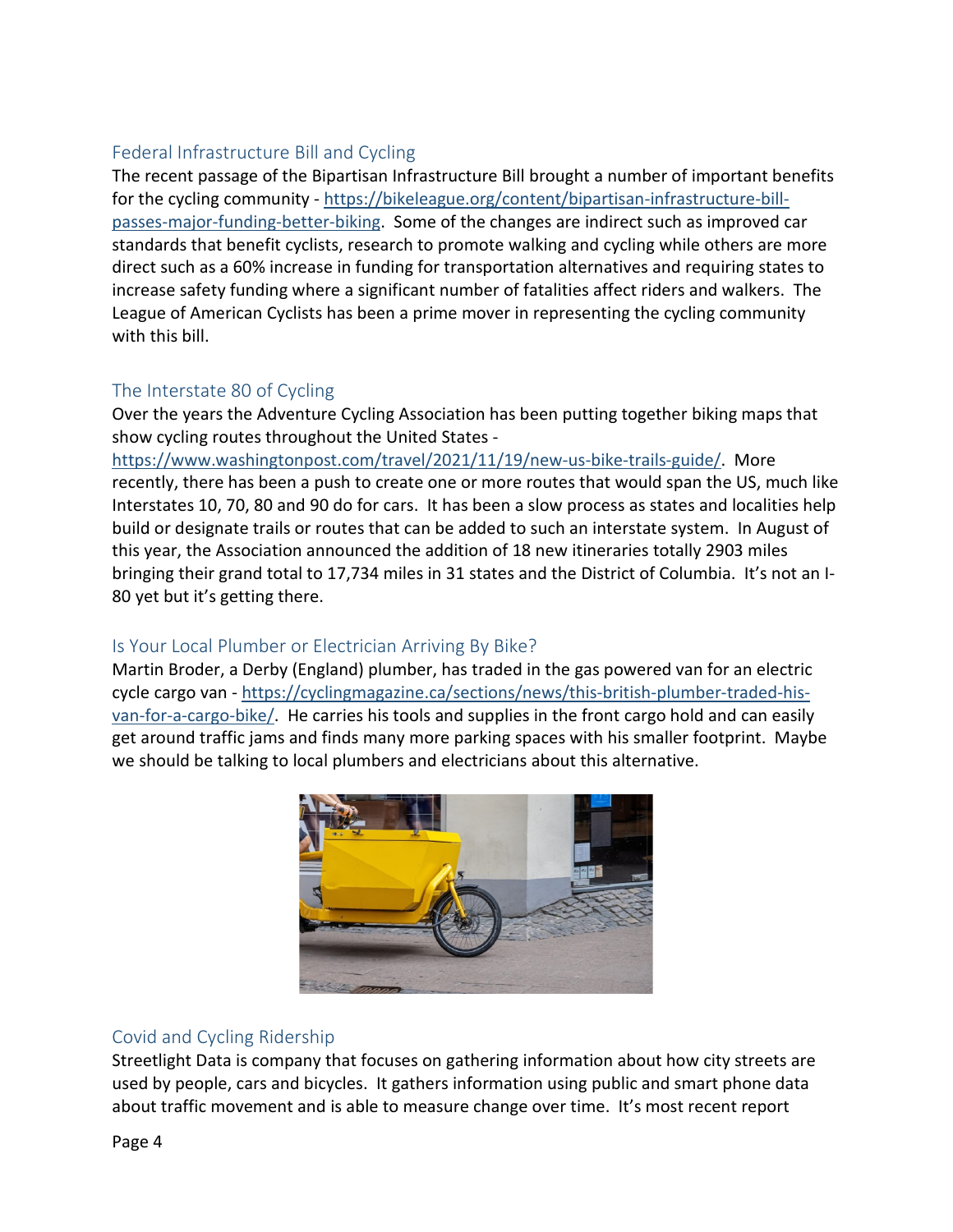focuses on cycling trends during the covid epidemic from 2019-2021 -

[https://learn.streetlightdata.com/hubfs/eBooks%20and%20Research/EB\\_2021%20Covid%20Bi](https://learn.streetlightdata.com/hubfs/eBooks%20and%20Research/EB_2021%20Covid%20Bicycle%20Trends/StreetLight%20Data%20US%20Bicycling%20Trends%202021%20Update.pdf?utm_campaign=EB_Top%20100%20Cycling%20Cities%202021%20Update&utm_medium=email&_hsmi=178192013&_hsenc=p2ANqtz-) [cycle%20Trends/StreetLight%20Data%20US%20Bicycling%20Trends%202021%20Update.pdf?u](https://learn.streetlightdata.com/hubfs/eBooks%20and%20Research/EB_2021%20Covid%20Bicycle%20Trends/StreetLight%20Data%20US%20Bicycling%20Trends%202021%20Update.pdf?utm_campaign=EB_Top%20100%20Cycling%20Cities%202021%20Update&utm_medium=email&_hsmi=178192013&_hsenc=p2ANqtz-) [tm\\_campaign=EB\\_Top%20100%20Cycling%20Cities%202021%20Update&utm\\_medium=email](https://learn.streetlightdata.com/hubfs/eBooks%20and%20Research/EB_2021%20Covid%20Bicycle%20Trends/StreetLight%20Data%20US%20Bicycling%20Trends%202021%20Update.pdf?utm_campaign=EB_Top%20100%20Cycling%20Cities%202021%20Update&utm_medium=email&_hsmi=178192013&_hsenc=p2ANqtz-) & hsmi=178192013& hsenc=p2ANqtz-. It looked at the level of increase in cycling ridership between July 2019 and July 2020 and between July 2019 and July 2021 and ranked cities on their level of increase or decrease. The cities with the greatest growth between 2019 and 2021 were Columbia SC, Tulsa OK, Greenville, SC, Knoxville TX and Birmingham AL. Interestingly, Tucson ranked 99<sup>th</sup> in the list as it actually had a decrease in the amount of use and Phoenix ranked 59th. Both Phoenix and Tucson has an increase between 2019 and 2020 and then had a decrease between 2020 and 2021. Overall, most cities had increases of the first year and then decreases in the second leading to a possible conclusion that the growth in cycling was a covid bubble. Perhaps long-term growth in cycling will be stagnant and the push toward better infrastructure may be unsuccessful. Hopefully, that prediction will be wrong.

# <span id="page-4-0"></span>Cycling Gear

#### <span id="page-4-1"></span>Chain Lube Recommendations

Over the years, cyclists have used a variety of lubricants on chains and derailleurs. The problem with most of them is that dirt and dust thrown up by the wheels coats everything affecting shifting and requiring significant maintenance. Recent development include the use of "dry lubricants" that contain smaller amounts of oil as well as wax lubricants [https://www.bicycling.com/repair/a38027572/how-to-use-dry-bike-chain-lube/.](https://www.bicycling.com/repair/a38027572/how-to-use-dry-bike-chain-lube/) If you aren't using one of the dry lubes, you should at least take a look for yourself.

## <span id="page-4-2"></span>The Season of Giving Is Upon Us

If you have a cycling partner or child who needs a Christmas or Hanukkah present or want to give someone an idea of what you'd like on your list, you might check out some of the recommendations from *Bicycling* Magazine - [https://www.bicycling.com/bikes](https://www.bicycling.com/bikes-gear/g38124841/gifts-for-cyclists/)[gear/g38124841/gifts-for-cyclists/.](https://www.bicycling.com/bikes-gear/g38124841/gifts-for-cyclists/) It includes a variety of prices from \$15 to \$499 and something practical – Chamois Butter – to the more exotic – the Ultimate Tire Pump. Another option is Bicycle Warehouse which has gifts organized by type and price [https://bicyclewarehouse.com/pages/holiday-gift-guide-2021.](https://bicyclewarehouse.com/pages/holiday-gift-guide-2021)

#### <span id="page-4-3"></span>Shimano's New Shoe Line Is Breathtaking(ly expensive)

Shimano has just introduced a whole new road riding shoe line [https://cyclingmagazine.ca/sections/news/shimano-road-2021/.](https://cyclingmagazine.ca/sections/news/shimano-road-2021/) At the top is their Dura-Ace S-

Phyre which is a limited edition and comes in at a budget-breaking \$629.99. It weighs in at 240 grams, has a variety of adjustments and an anti-bacterial insole (for those racers working up a sweat). There are some less pricey models that range from \$219 to \$359. It makes this month's cartoon below appear a little more real than funny.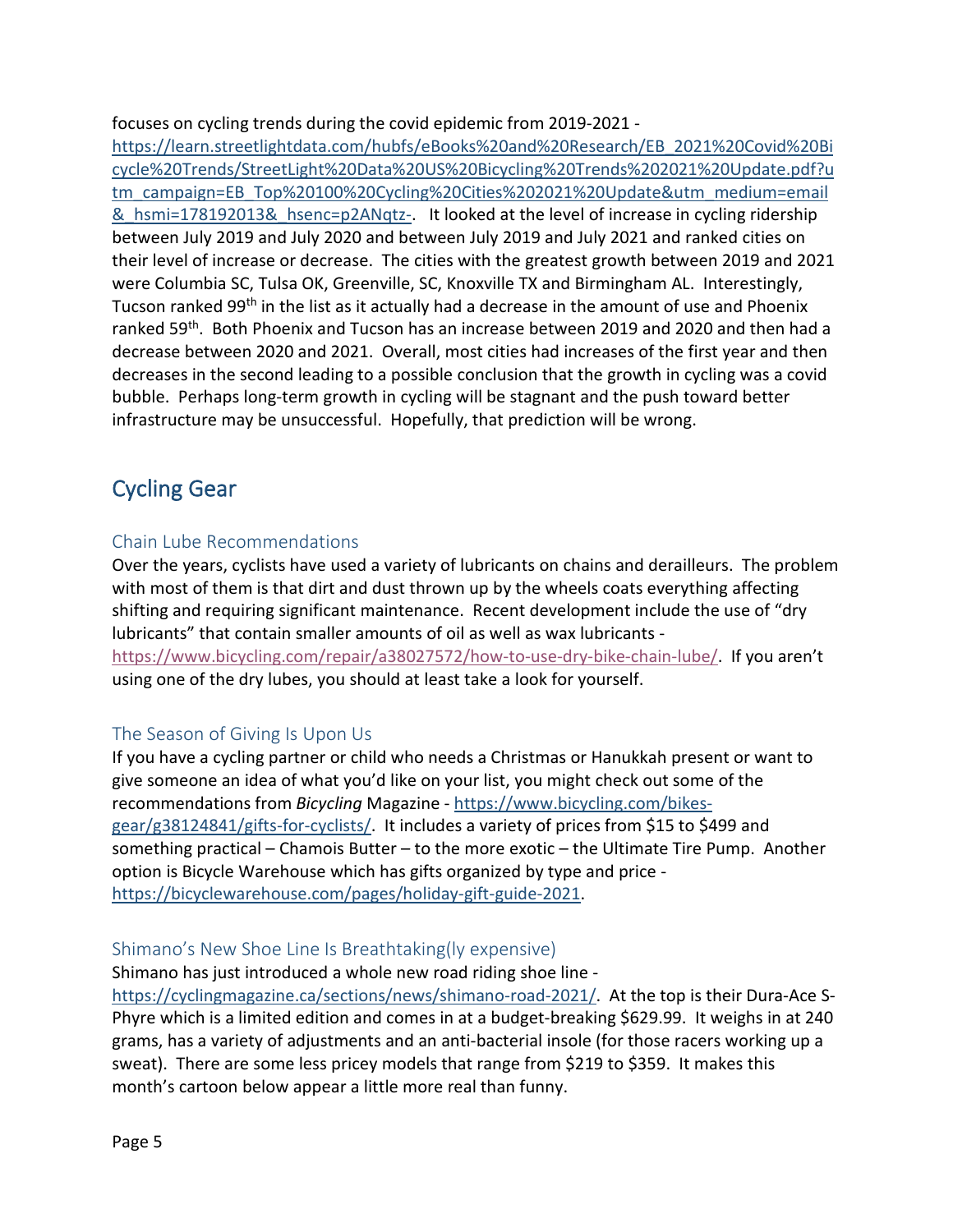

# <span id="page-5-0"></span>Bicycle Health and Safety

#### <span id="page-5-1"></span>Balance: Staying Vertical While Riding Is Critical

In a recent *Road Bike Rider,* Coach John Hughes describes the importance of both balance and stability when cycling - [https://www.roadbikerider.com/practicing-balance-important-skill/.](https://www.roadbikerider.com/practicing-balance-important-skill/) The article focuses specifically on aging riders and provides a series of exercises to improve your balance.

# <span id="page-5-2"></span>Cycling History

#### <span id="page-5-3"></span>Alfonsina Strada – The Devil in a Dress

Alfonsina Strada was born in 1891, one of either eight or ten children. At ten, her father traded 10 chickens for a bicycle and that started her on a life of cycle racing -

https://en.wikipedia.org/wiki/Alfonsina Strada. As an adult, she entered whatever cycling races would allow women competitors and won thirty-six races riding against men. Her most famous race was the Giro d'Italia. Prior to her entering in 1924, no women had ever entered the race and when she tried to enter a second time in 1925, her entry was rejected. The race was a challenge for either a man or women. The race covered 2,245 miles, most of it unpaved, in 12 stages. Riders rode forty pound bikes with only two gears. Riders were required to remove the rear wheel to use the second gear as well as fix their own flats. As only woman, she held her own with the men. Of the 90 who started the race, she was one of 31 who finished and she scored very high in several of the stages. She set the women's world speed record in 1911 at 37 kph and set the one hour women's record in 1926 at 32.58 kilometers, a record which stood for 26 years.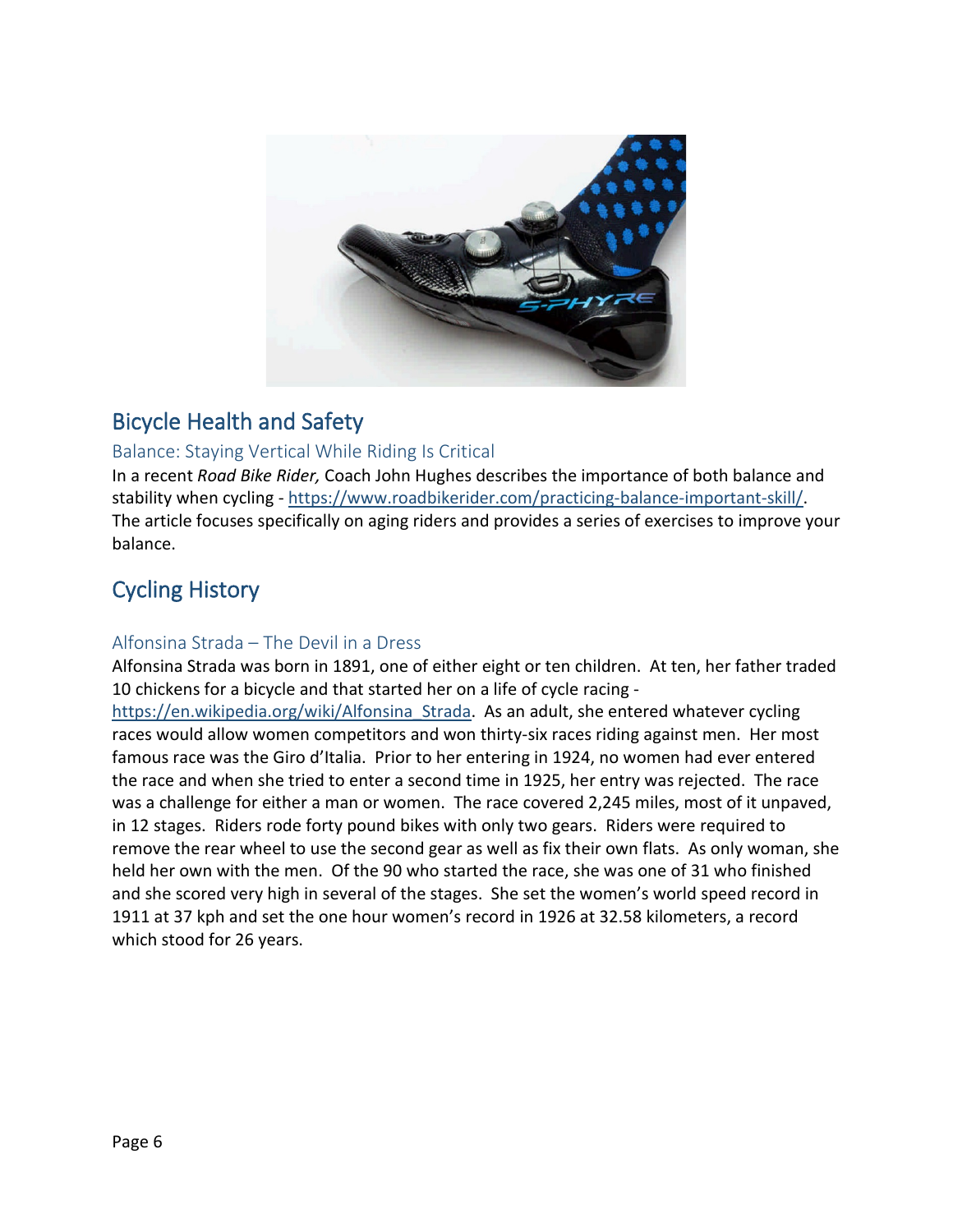

## <span id="page-6-0"></span>Cairo to Capetown by Bike – Henry Gold Plans an African Bike Excursion

Avid cyclist and African expert Henry Gold decided in 2002 to create an exciting cycling adventure (his first), a four month, 7,200 mile cycling trip from Cairo to Cape Town [https://www.adventurecycling.org/blog/henry-gold-bike-tour-](https://www.adventurecycling.org/blog/henry-gold-bike-tour-neoteric/?ruid=437746&utm_source=bikebits&utm_campaign=20211103_BikeBits&utm_medium=email)

[neoteric/?ruid=437746&utm\\_source=bikebits&utm\\_campaign=20211103\\_BikeBits&utm\\_medi](https://www.adventurecycling.org/blog/henry-gold-bike-tour-neoteric/?ruid=437746&utm_source=bikebits&utm_campaign=20211103_BikeBits&utm_medium=email) [um=email.](https://www.adventurecycling.org/blog/henry-gold-bike-tour-neoteric/?ruid=437746&utm_source=bikebits&utm_campaign=20211103_BikeBits&utm_medium=email) While most pooh-poohed a trip across Africa with little or no infrastructure and many war-torn areas, he managed to recruit 31 willing participants who each paid a fee of \$6,000 (25% discount if you paid six months in advance). The thirty-one started the race in front of the Sphinx and twenty-nine managed to finish the trip and seven were noted as having ridden EFI (every fu\*#king mile). It is a fascinating story.

# <span id="page-6-1"></span>Interesting Cycling Stories

## <span id="page-6-2"></span>Cycle Tour Guides: The Inside Scoop

Have you ever been on a supported/guided cycling tour? Did you wonder how everything went right and how the tour leaders managed to keep everyone together, fed and happy? Dan D'Ambrosio with Adventure Cyclists gives a behind the scenes look at cycling tours from the tour leader's perspective - [https://www.adventurecycling.org/resources/bike-bits/reflections](https://www.adventurecycling.org/resources/bike-bits/reflections-of-a-bike-tour-guide/part-1-the-job/)[of-a-bike-tour-guide/part-1-the-job/.](https://www.adventurecycling.org/resources/bike-bits/reflections-of-a-bike-tour-guide/part-1-the-job/)

## <span id="page-6-3"></span>The Perfect Cyclist Job

Shimano/Canada has an open position for a knowledgeable and enthusiastic cyclist who will represent the company at biking shows and events and introduce their new STEPS electric drive unit - [https://cyclingmagazine.ca/sections/news/shimano-canada-is-hiring-tech-rep-steps](https://cyclingmagazine.ca/sections/news/shimano-canada-is-hiring-tech-rep-steps-demo-driver/)[demo-driver/.](https://cyclingmagazine.ca/sections/news/shimano-canada-is-hiring-tech-rep-steps-demo-driver/) The position requires significant travel and the ability to demonstrate the STEPS and other Shimano products. If only I were a Canadian citizen and thirty again!

## <span id="page-6-4"></span>Solar + E-bikes: What a Combination

Sushil Reddy, a graduate of the Indian Institute of Technology, did research on combining an electric powered cycle with solar power for recharging. In 2016, he cycled 4,200 miles across ten Indian states to bring attention to the potential of solar energy and cycling -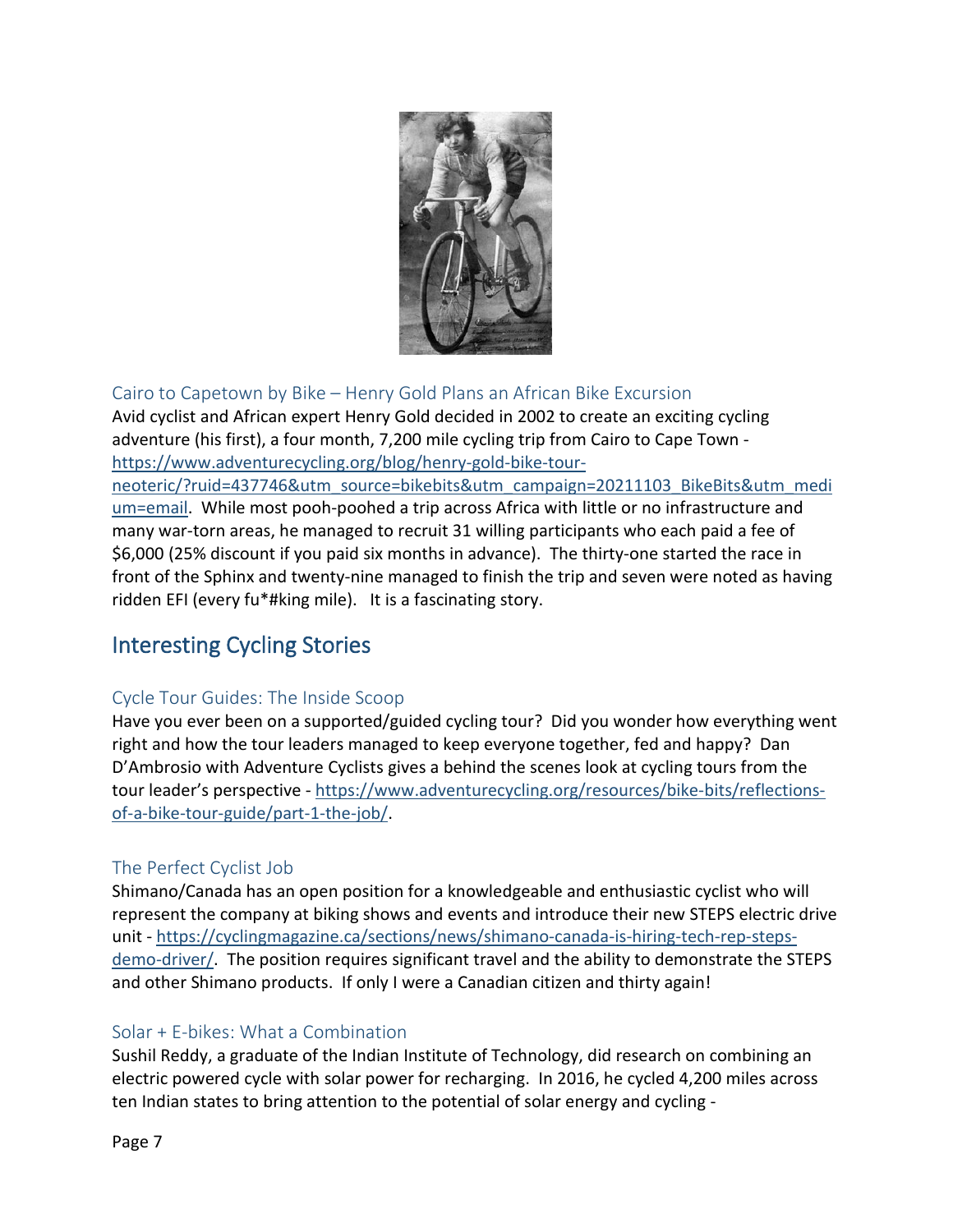[https://natgeotraveller.in/meet-the-man-who-cycled-7000km-across-](https://natgeotraveller.in/meet-the-man-who-cycled-7000km-across-india/?utm_source=BE&utm_medium=email&utm_campaign=20211110_Member+Newsletter)

[india/?utm\\_source=BE&utm\\_medium=email&utm\\_campaign=20211110\\_Member+Newsletter.](https://natgeotraveller.in/meet-the-man-who-cycled-7000km-across-india/?utm_source=BE&utm_medium=email&utm_campaign=20211110_Member+Newsletter) In the process, his ride broke the Guinness Book of Records for the longest E-bike riding distance.

Fast forward to 2021 and Reddy has brought his solar cycle for the United States and is currently making a nearly 7000 mile circle around the United States. As solar panels get smaller, we may be seeing the future.



## <span id="page-7-0"></span>Billionaire Biker Crash

Billionaire Richard Branson takes his cycling seriously. He rides regularly and attributes his good health to a variety of exercise and his time on his bike. He was recently participating in a multisport event that included a 60 kilometer cycling race with an added 15 kilometer section of hills. During a hilly descent, his brakes failed and he chose to crash into a riding partner rather than hitting an oncoming car or going off a high cliff -

[https://www.cyclingweekly.com/news/richard-branson-injured-in-colossal-cycling-crash-in](https://www.cyclingweekly.com/news/richard-branson-injured-in-colossal-cycling-crash-in-british-virgin-islands)[british-virgin-islands.](https://www.cyclingweekly.com/news/richard-branson-injured-in-colossal-cycling-crash-in-british-virgin-islands) Luckily neither he nor the other rider were seriously injured.

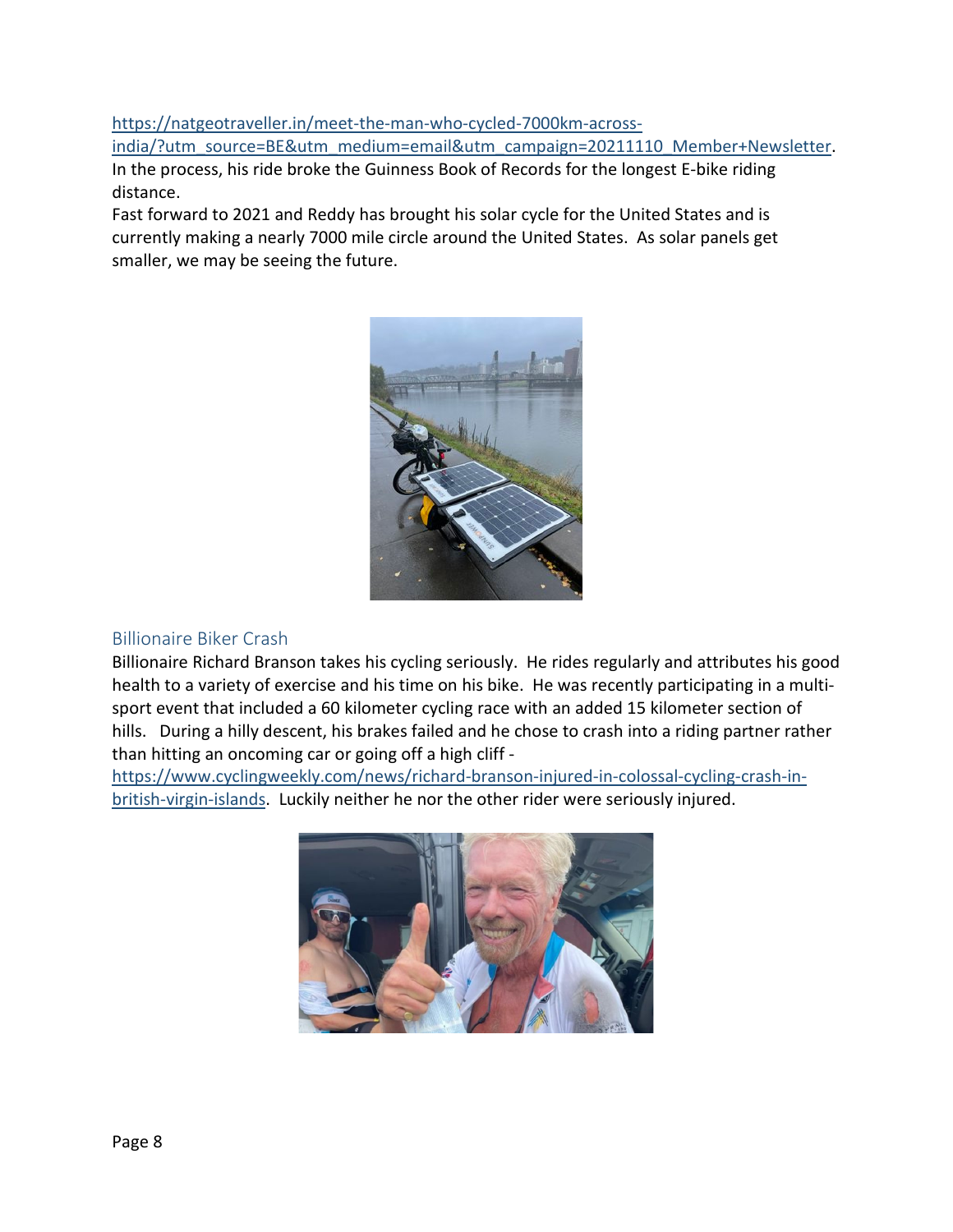#### <span id="page-8-0"></span>Integrating Cycling and Art

Denis Carrier is a French designer/illustrator who focuses on unusual cycle related designs [https://bikepacking.com/plog/riders-lens-denis-](https://bikepacking.com/plog/riders-lens-denis-carrier/?utm_source=bikebits&utm_medium=email&utm_campaign=20211103_BikeBits)

[carrier/?utm\\_source=bikebits&utm\\_medium=email&utm\\_campaign=20211103\\_BikeBits#.](https://bikepacking.com/plog/riders-lens-denis-carrier/?utm_source=bikebits&utm_medium=email&utm_campaign=20211103_BikeBits) He began working on cycling art about seven years ago when he went back to riding again to get out of his studio into the fresh air. He works with biking individuals, clubs and the biking industry in creating his designs.



# <span id="page-8-1"></span>Today's Cycling Quotation

"When man invented the bicycle he reached the peak of his attainments." *Elizabeth West, author of 'Hovel in the Hills: An Account of the Simple Life'*

# <span id="page-8-2"></span>Today' Photograph

When a riverside mountain biking trail ends in New Zealand, just hop on a Jet Boat to reach the next trail section.